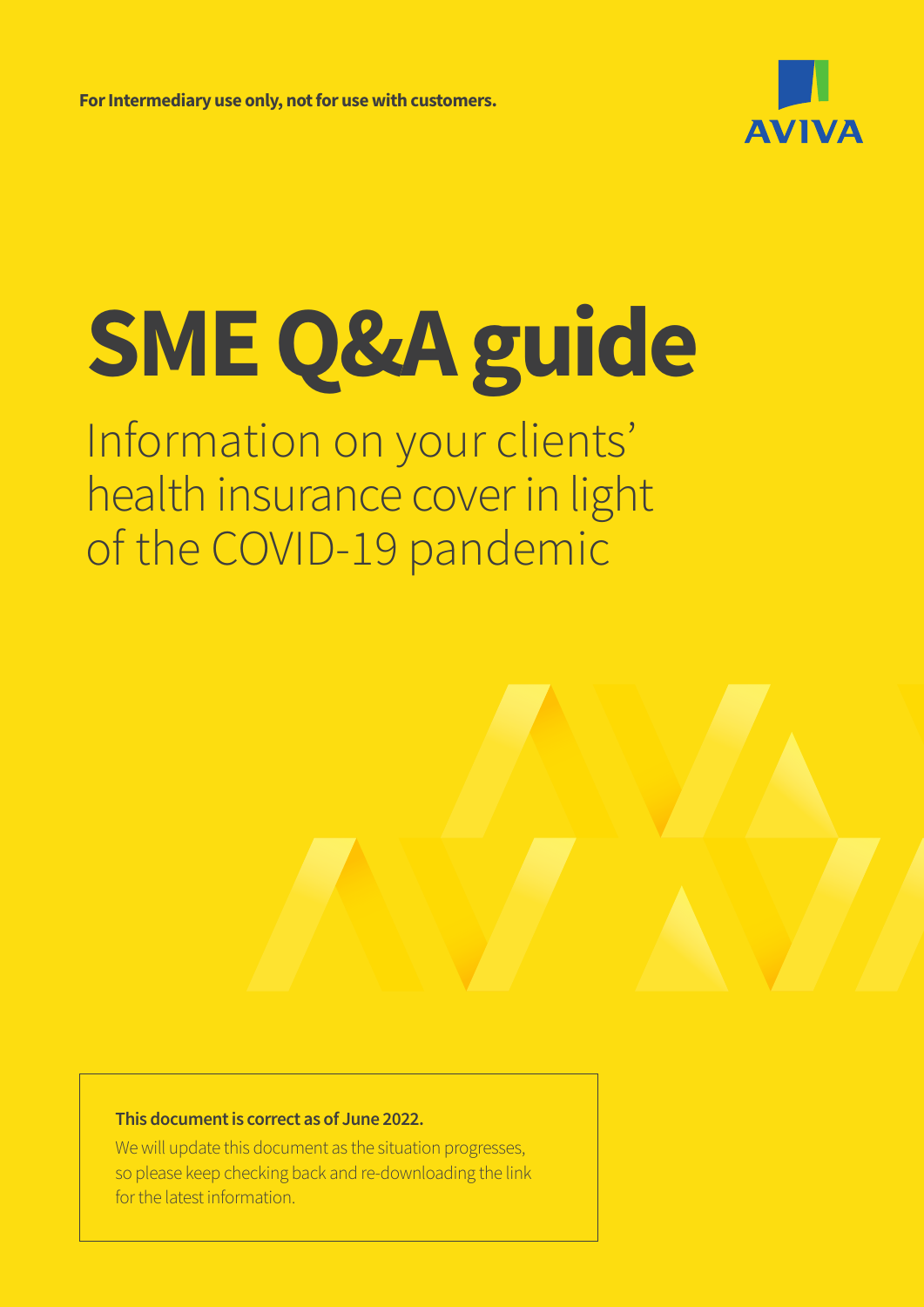Throughout the pandemic, we remained focused on helping your clients get access to the medical support they needed.

However, there were times when it was more difficult to access private treatment. This was the case particularly during the first phase of the pandemic where private facilities supported the NHS in the national effort to combat COVID-19.

During the pandemic, some treatment was delayed and some was cancelled. We expected the period of lower claims to be broadly offset by the period of higher claims.

We now know PMI claims to Aviva have been lower than planned over this entire period. This means we will be returning the difference between expected claims costs and actual claims costs to UK PMI policyholders as we pledged.

If you have any questions after reading these FAQs, please speak with your usual Aviva contact.

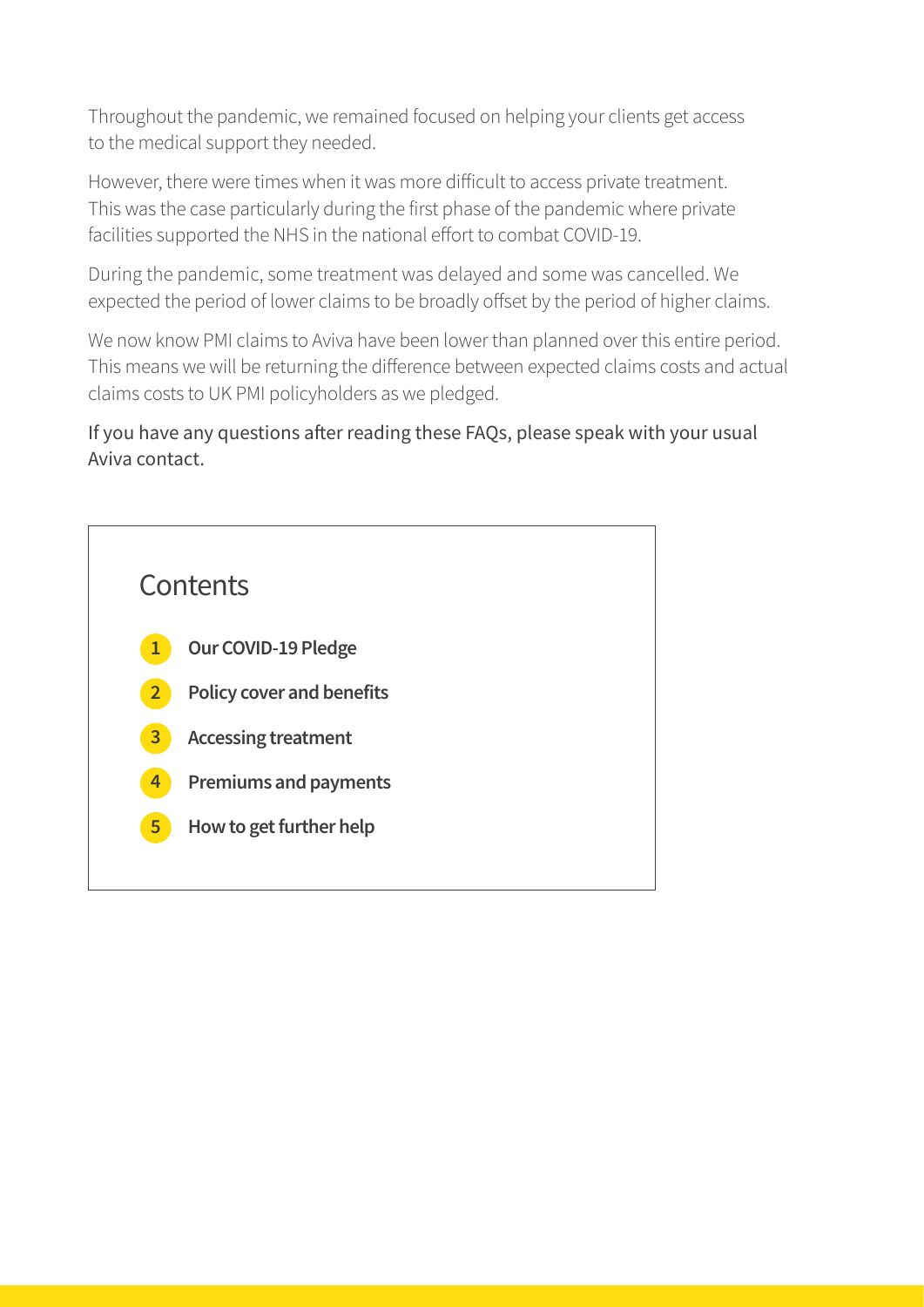# **<sup>1</sup>** Our COVID-19 Pledge

#### Please read our updated COVID-19 Pledge:

#### **<sup>4</sup>** aviva.co.uk/covid19-pledge

# **As you extended the pledge period, are you paying interest on top Q of the pledge payment?**

A No. In October last year, we said we would extend the pledge period to allow us to make a fuller assessment of the situation. Since then, we've seen that claims have been slower to catch up than we expected and this has been the key driver in us determining that now is the right time to be making these COVID-19 Pledge payments, whilst also being fully aware of the current pressures on household finances.

We'll continue to monitor the situation and will review the position at the end of the year to see if a further payment is due in 2023. In line with our commitment about payments made in 2023, we'll add a 20% enhancement to any second payment.

# **Are you bringing forward the payment to avoid paying the 20% Q goodwill enhancement?**

A No, we're not. Since we made our statement to the market in October 2020, it's become clear that we aren't seeing claims catch up as expected, so we'll continue to monitor the situation. We've decided the best thing for our customers is to pay them now. That's the reason we re-evaluated our decision to delay the pledge payment.

In addition, we'll also review the position at the end of the year to establish whether a further payment is due in 2023. In line with our commitment around any payments made in 2023, we will add a 20% enhancement to any second payment.

#### **Are you guaranteeing a minimum payment? Q**

Yes, the minimum amount for any eligible customers is £5. **A**

#### **How have you calculated this payment? Q**

We've monitored claims experience for each of our client segments across personal and group health **A**insurance. We've calculated the value of the expected claims shortfall to 31 December 2022. This resulted in a pledge payment for the eligibility period that is worth approximately seven weeks' of annual premium. The amount we'll pay for each policy is in proportion to the premiums paid over that time. For example, a policy that was in force for half of the eligibility period would get a payment equivalent to three weeks' worth of the annual premium.

Grant Thornton UK LLP has independently reviewed our proposed approach and is satisfied it delivers on the commitments we made in the COVID-19 Pledge, achieves a reasonable balance between the varying interests of customers and is in line with our regulatory obligations.

We've looked at a number of scenarios to predict the expected claims to the end of the pledge period on 31 December 2022. The pledge payment reflects our best view of the delayed claims we don't expect to take place by the end of the pledge period. We are holding a reserve to release against this expected claims catch-up. If there is still a balance on this reserve at the end of 2022, we will make a second pledge payment in 2023 and apply a 20% uplift.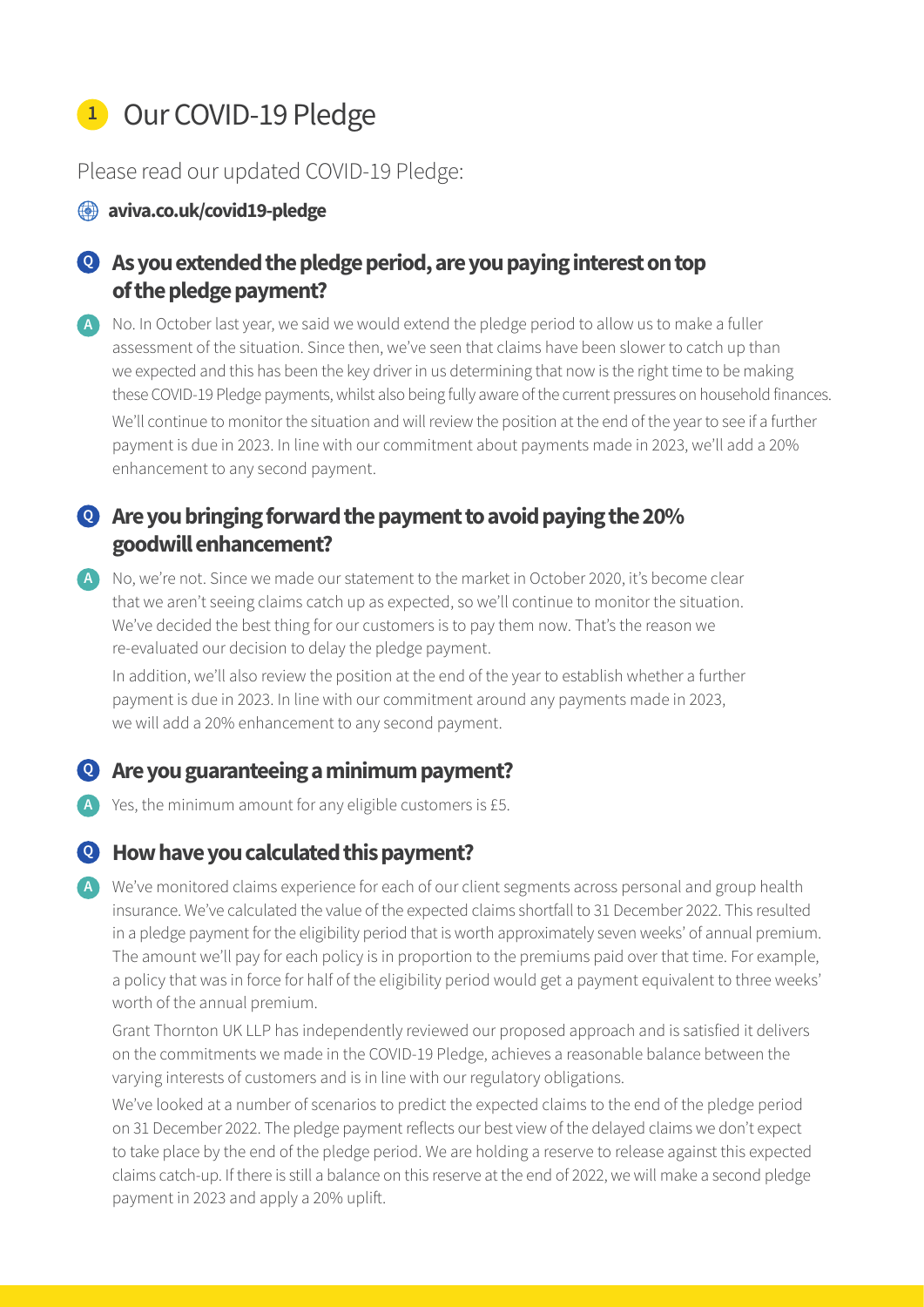# **How will it affect P11D? Q**

The company receiving the pledge payment will need to assess their own circumstances and **A** seek appropriate tax advice. We are providing the group administrator with member level data.

## **How do my clients and I know you are not profiting Q from the COVID-19 situation?**

We believe we are not profiting from the pandemic. We have projected claims to 31 December **A** 2022 and will return any shortfall in expected claims to customers. We asked Grant Thornton UK LLP to independently review our decision to bring our pledge payments forward. They made the following statement:

"We have independently reviewed Aviva Health UK Limited's proposed approach to fulfilling its COVID-19 Pledge to Consumer, SME and Large Corporate customers and have considered whether the proposed approach delivers on the commitments made to its customers in the COVID-19 Pledge, and is reasonable, fair and in line with its regulatory obligations. We recognise that finding the right balance between fairness and simplicity is challenging, and there is no single approach that will fully satisfy all stakeholders. We are satisfied that Aviva Health UK Limited's approach to fulfilling the COVID-19 Pledge achieves a reasonable balance between the varying interests of customers."

#### **Is it possible you may need another COVID-19 Pledge period if there Q is more disruption?**

We have no plans to do this. However, if there are further changes, we will assess customers' **A** ability to make claims and decide how to act then.

#### **When do you expect to make the pledge payment? Q**

A We'll be starting to make payments over the coming months. We will write to your clients to let them know when to expect their payment.

#### **Will you tell me how much you will pay each of my clients? Q**

We will give you an overview of the payments we're making, but we won't be communicating **A** specific details about every client.

#### **My client pays by cheque every year but wants the pledge payment sent Q to them by a different method. Is that possible?**

A No. Under anti-money laundering regulations, we must return the money to the source it came from. Because of this, we'll pay using the payment method your client used to pay their most recent premium.

# **What if one of my clients has changed bank details? Q**

We'll make the payment to the account that pays the premiums as recorded on our administration **A**platform. If bank details have changed, your client would follow the usual business process of telling us this. If the pledge payment fails because of incorrect bank details, we will contact your client directly to ask for clarification.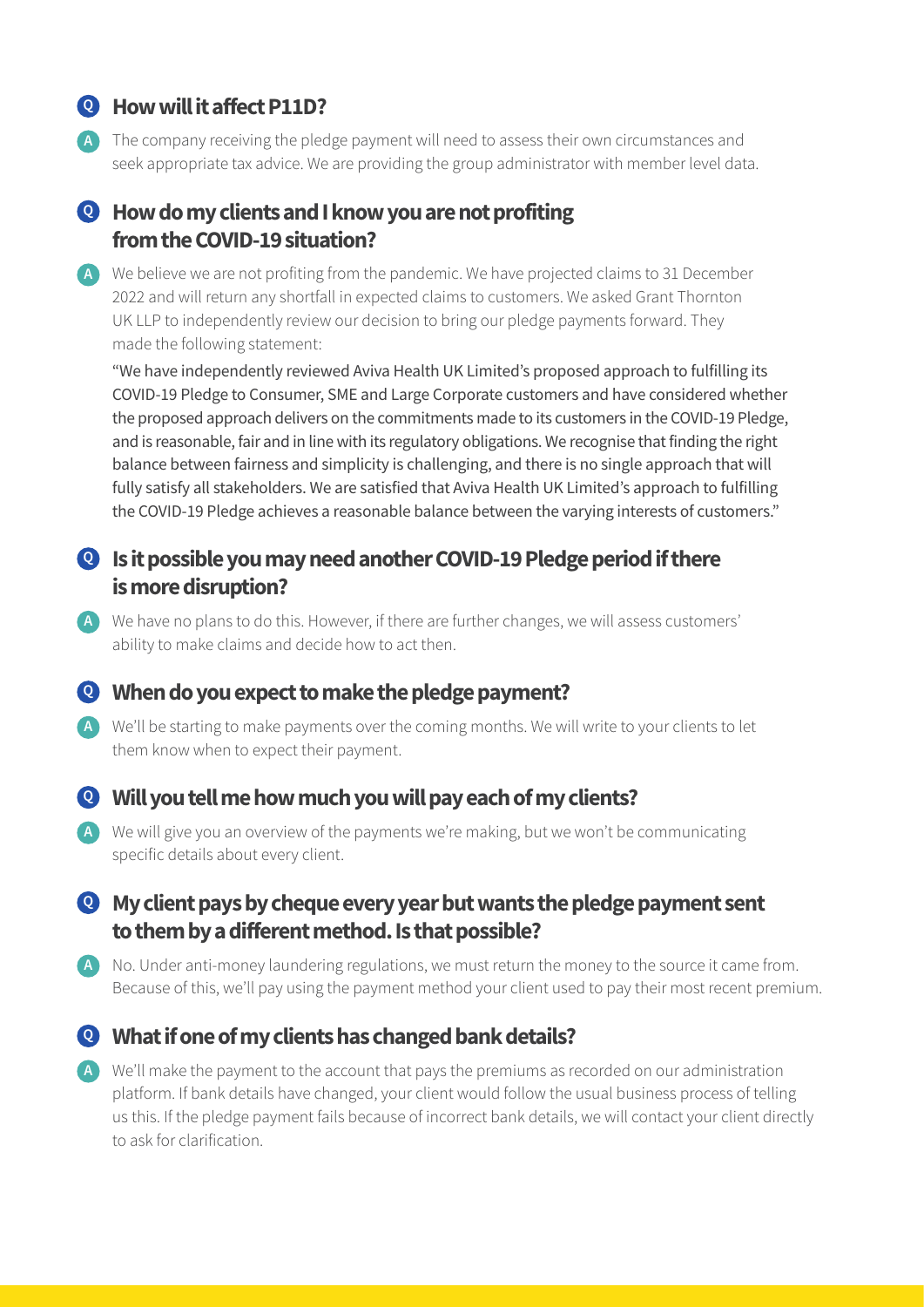## **What happens if a company has become insolvent or ceased trading Q and their bank account is closed?**

Where possible, we will make the pledge payment to the administrator or trustee of the bankruptcy. **A** If the company has been fully liquidated and we're unable to make a payment, we'll contact the Treasury Solicitor to make the payment to the Crown under the Bona Vacantia rules. If the Crown does not want to receive the payment, we'll make a charitable donation for the amount instead.

## **Can my client choose for Aviva to make the payment to a nominated charity? Q**

- No. We will make the payment to the person who pays the premium on the policy. Under anti-money **A** laundering regulations, we must return the money to the source it came from. Once your client has the payment, they can donate it to a charity of their choice.
- **Who will you pay the pledge payment to if the policyholder has died? Q**
- A If we have a named executor, we will make the COVID-19 Pledge payment to them. If there is no executor, we will liaise with their family members to make sure we make the payment to an appropriate representative on their behalf.

#### **How have you calculated the overall COVID-19 Pledge payment? Q**

A We've monitored the claims experience for each of our client segments across personal and group health insurance. Where claims have been lower than planned, we have created a reserve from which we will pay the pledge payments and any claims which catch up by 31 December 2022. We've calculated the pledge payment based on our best view of lower than expected claims by

31 December 2022. If there is still a balance on the reserve at the end of 2022, we will make a second pledge payment and apply a 20% goodwill enhancement.

Grant Thornton UK LLP has independently reviewed our proposed approach and is satisfied it delivers on the commitments we made in the COVID-19 Pledge, achieves a reasonable balance between the varying interests of customers and is in line with our regulatory obligations.

#### **How have you calculated my clients' COVID-19 Pledge payments? Q**

We've calculated the value of the expected claims shortfall to 31 December 2022. This has resulted **A** in a pledge payment that is worth seven weeks of annual premium from the eligibility period. The amount we'll pay for each policy is in proportion to the premiums over that time. For example, a policy that was in-force for half of the eligibility period would get a payment equivalent to three weeks worth of the annual premium.

#### **Will this have an impact on future renewal increases? Q**

No, any future pricing variation will be in line with our normal assessment of our future claims **A** experience. We're making the pledge payment from a reserve we have held for this purpose.

#### **What if my client has left Aviva? Q**

A If your client had a policy during the eligibility period of 1 March 2020 and 31 March 2021, they will get a COVID-19 Pledge payment even if they no longer hold a policy with us.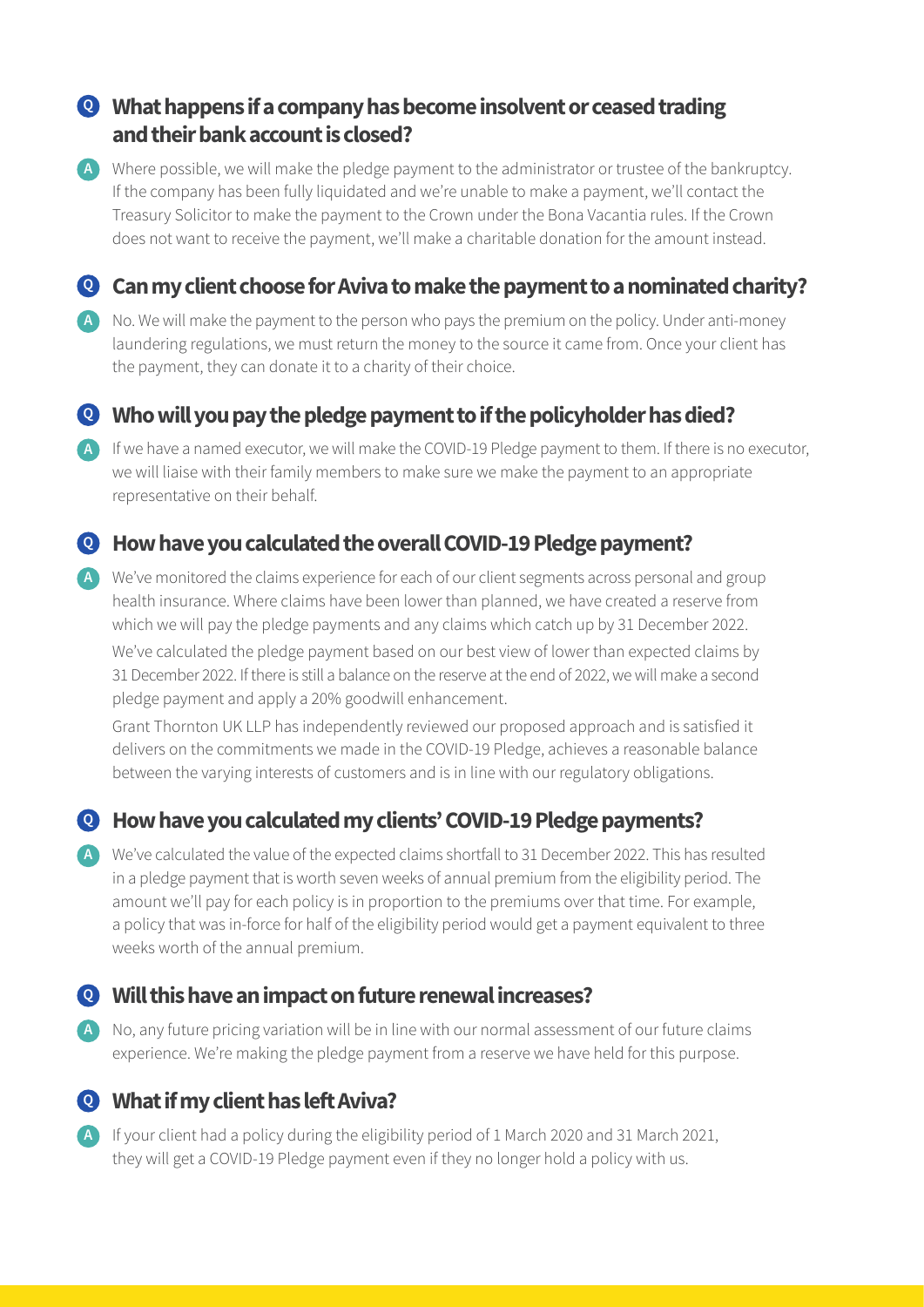### **My client's premium reduced at renewal. Are they still eligible Q for the COVID-19 Pledge payment?**

A Yes, if your client had a policy during the eligibility period of 1 March 2020 and 31 March 2021, they will get a COVID-19 Pledge payment.

#### **My client recently switched their policy to Aviva. Are they eligible Q for the COVID-19 Pledge payment?**

A Your client will only be eligible for a COVID-19 Pledge payment if they had a policy during the eligibility period of 1 March 2020 and 31 March 2021.

#### **Will you tell all my clients about their COVID-19 Pledge payment Q at the same time?**

A To help us answer any client questions efficiently, we plan to stagger our client communications over six weeks. We expect to start making payments this month.

## **Why has it taken so long for you to make the pledge payment? Q**

Our original COVID-19 pledge stated we believed the period of disruption would be over **A** 2020 and 2021. After this, we would assess our claims experience and make sure we returned any difference in claims costs to customers.

As the pandemic continued in the latter part of 2021 with new variants with an unknown impact at the time, we extended the timeframe of the pledge to the end of 2022. Although we still expect to see further delayed claims coming through in 2022, an extensive review of our claims experience has concluded that a payment earlier in 2022 delivers the best outcome for customers.

We will continue to monitor claims delayed as a result of the pandemic until the end of the pledge period on 31 December 2022. We remain committed to returning any difference in excess claims costs through a further payment in 2023 if necessary. Any such payment will include a 20% goodwill enhancement.

#### **What would Aviva's position be in the event of further restrictions? Q**

We don't expect restrictions on the scale seen during 2020/2021. Services are now available **A** for customers seeking treatment. If further restrictions happen, we will assess customers' ability to make claims and decide how to act then.

## **Does this set a future precedent should a different type of event mean Q my clients are unable to access the private services and facilities offered through Aviva policies?**

- We will assess any future disruption on its own merits. **A**
- **Different areas of the country saw different disruption levels Q during the pandemic. Will you take this into consideration?**
- We've reviewed the claims experience during the pandemic, segmented geographically, **A**and by age and we believe that our approach is fair and balanced.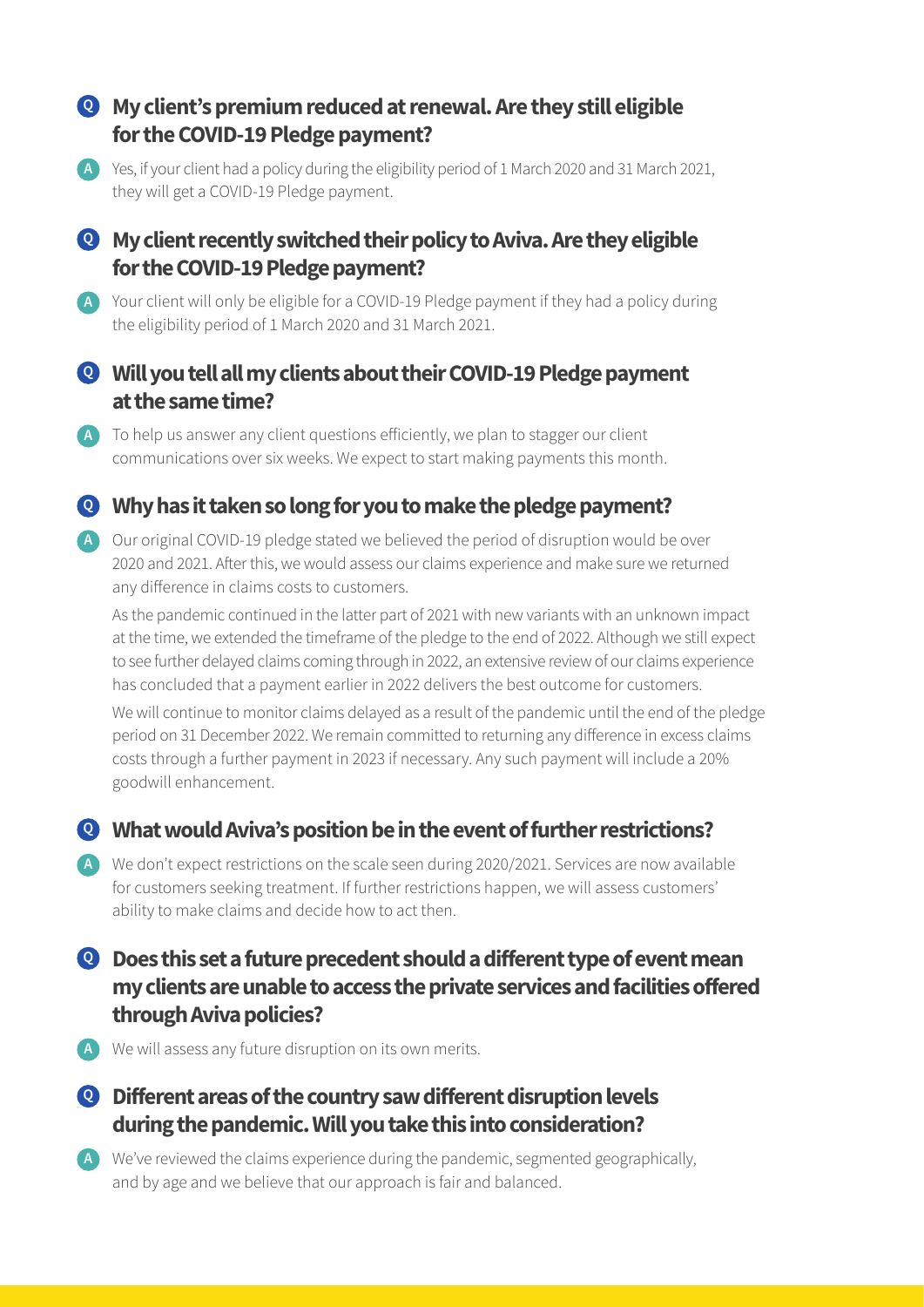# **Are you paying the pledge payment at a group level or on individual level Q for an SME policy? If at group level, will you give us guidance on how you will split the payment?**

We'll make the pledge payment to the group. We'll be in touch with the group administrator **A** and provide them with member level data.

#### **Will you make the payment by scheme, member or lives? Q**

We'll make the payment to the bill payer of the policy. We've based the payment on the premium **A** paid for cover between 1 March 2020 and 31 March 2021. The eligible premium will reflect any changes to membership or cover during that period.

# **Will this have an impact on future renewal increases? Q**

A Any future pricing variation will be in line with our normal assessment of our future claims experience. We're making the pledge payment from a reserve we have held for this purpose.

#### **Will this effect my commission? Q**

- A There is no commission clawback for you to worry about.
- **Will my client still get a pledge payment if they made a claim Q or they are about to make a claim?**
- Yes, they will. **A**
- **Are you paying this for all policies, like car and home insurance? Q**
- A No, the COVID-19 Pledge was for private health insurance customers only to cover reduced access to medical treatment, which led to the reduced usage of PMI policies.

We've put the following questions online to help your clients, so please make sure you check our website for the latest information.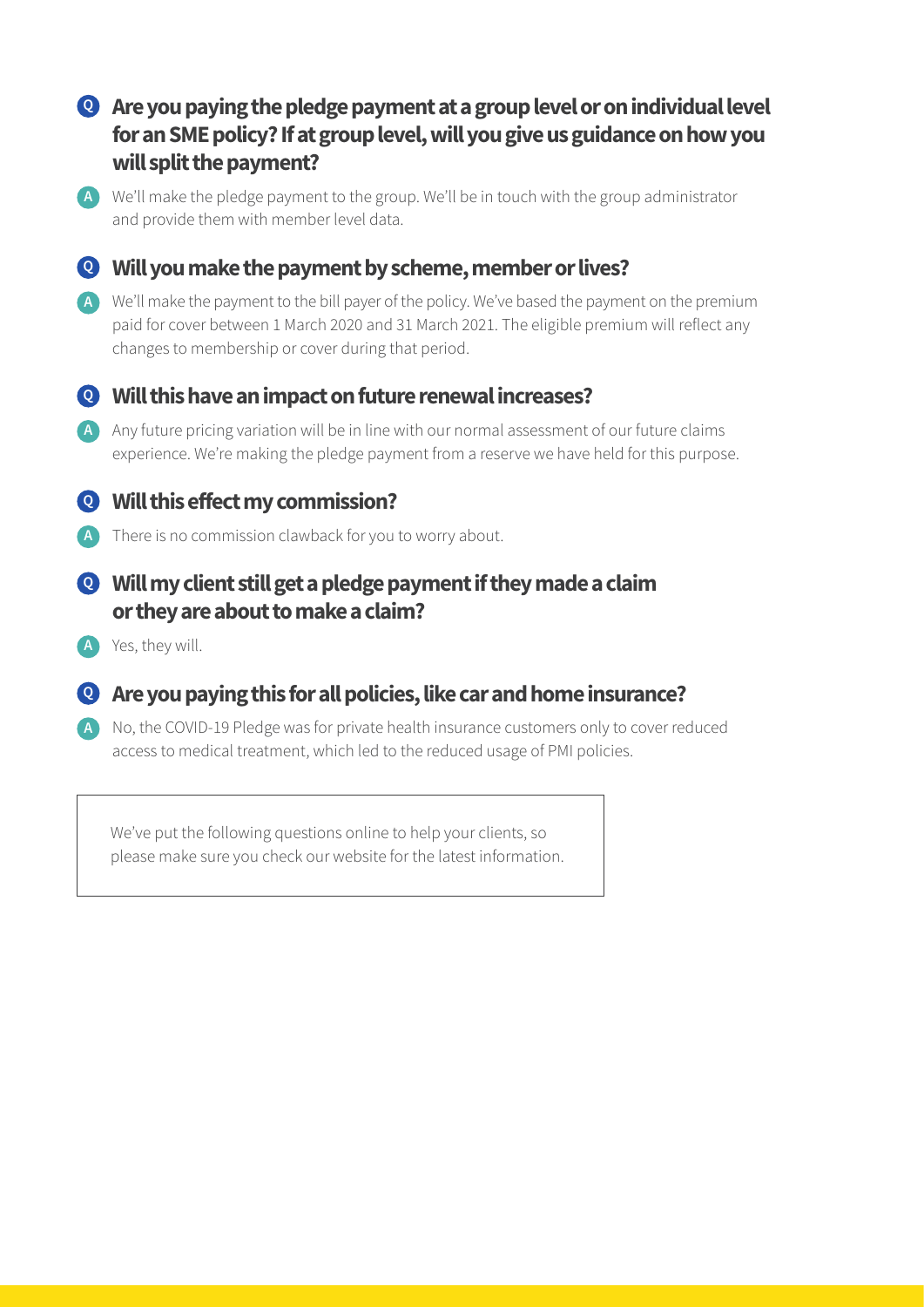# **<sup>2</sup>** Policy cover and benefits



#### **Does the policy cover vaccinations and vaccination side effects? Q**

A vaccination is a preventative measure, rather than a treatment for an acute condition, so is not **A** covered under the policy. Likewise, we don't cover any side effects your client may experience after the vaccination as they are a consequence of an event not covered under their policy terms.

#### **Do my clients still need to be tested for COVID-19 if they need treatment, Q and if so, what cover is there?**

A If your clients are about to undergo private medical treatment, we'll pay for them to have a PCR test if required to identify whether they have the virus.

By funding the test, we're able to help your client's doctor decide whether it's safe to continue with their treatment. Testing before surgery also helps protect the medical team and control the risk of infection in the hospital.

We will pay for clients with symptoms to have a PCR and/or antibody test if their specialist recommends it as a tool to support a diagnosis. This depends on the policy terms and conditions. It falls within the outpatient benefit limit, so if the policyholder doesn't have out-patient cover, we won't pay for the PCR test.

We will also reimburse the cost of a PCR and/or antibody test for a client with symptoms under their GP referred benefits cover - if they have it - on our Solutions product, if their GP recommends it.

#### **What's not covered? Q**

We don't pay for self-referral for PCR testing as a screening tool. While your client might find it **A** helpful to know if they have COVID-19 or not, if they do have symptoms, their testing, care and support would be provided by the NHS.

Similarly, we don't cover self-referral for antibody testing for asymptomatic clients. There are several reasons for this. While the main issue relates to reliability and the risk this could pose the individual, we believe there are also social issues such as inequality to consider.

#### **What if COVID-19 exacerbates an underlying condition? Q**

We'll manage care for anyone who has underlying conditions which are exacerbated **A** by COVID-19 in line with policy terms and conditions in the usual way.

#### **If my clients are having care for COVID-19 at a private hospital Q under the NHS, hospital, can they still claim NHS cash benefit?**

A Yes, absolutely. If they're under NHS care, we will pay any valid claims for NHS cash benefit, no matter whether they're in an NHS hospital or a private one.

#### **Would my client's policy cover them for any treatment abroad? Q**

We no longer offer emergency overseas cover, so your client won't be covered for treatment **A** abroad. Your clients may want to consider taking out appropriate travel insurance to cover medical issues abroad.



#### **My client wants to cancel their policy; how do I do it? Q**

A If your client is thinking of cancelling their policy, please get in touch with your usual Aviva contact and we'll discuss the best solution for them and their future ability to make claims.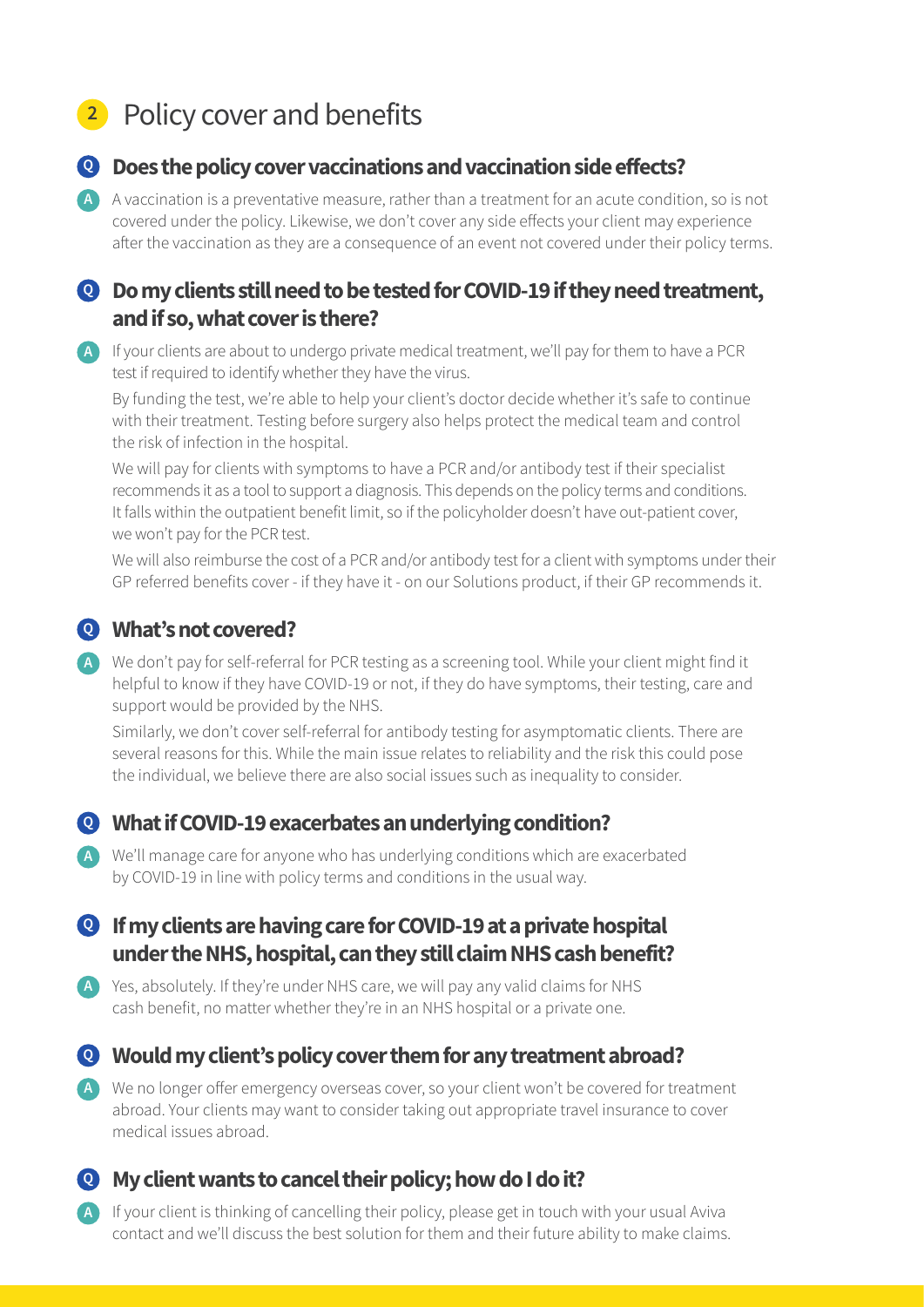# **<sup>3</sup>** Accessing treatment

- **If people suffering from COVID-19 are admitted to Q private hospitals, will they be admitted as NHS patients?**
- A Yes, they will. If they're admitted to a private hospital under these circumstances, they'll be under NHS care.
- **Will you help my client find a specialist who can see them face to face? Q**
- A Yes, we will. Where it is clinically appropriate, specialists will always see patients face to face.
- **My client is facing delays with their claim. Can you help them find Q an alternative specialist or hospital?**
- A Yes, we can help your client to find another specialist at a hospital that is taking new patients.
- **If you offer my client an alternative specialist, will they have to start Q their claim again from the beginning?**
- A If your client moves to a different specialist, that specialist will want to see any diagnostic results they have. If they can't access those results for any reason, your client may have to repeat the tests.
- **My clients are concerned about going to an alternative hospital/facility Q as there may be an increased risk of COVID-19 infection.**
- A Please be assured that all the hospitals and medical facilities we partner with are doing everything possible and taking every precaution to reduce the risk of COVID-19 infection.
- **My clients are feeling stressed about this situation can they speak Q to someone?**
- A Absolutely, if they have a policy with us and are feeling stressed then they can call our **Stress** Counselling Helpline on:
	- **(v) 0800 158 3349** The service is available to policy holders and members aged 16 or over. Or they can contact a GP through the Aviva Digital GP app, or their local NHS GP.

# **My client has a claim in progress. Will they still be covered? Q**

- The benefits of our policies remain the same. If their treatment is available privately, **A** their cover will still apply.
- **The only hospital and/or specialist my client can find is not on Q their hospital list or doesn't bill in line with Aviva fee schedules. Will you still cover them?**
- We will review each case individually and make every effort to find suitable facilities **A**for your client within the policy terms.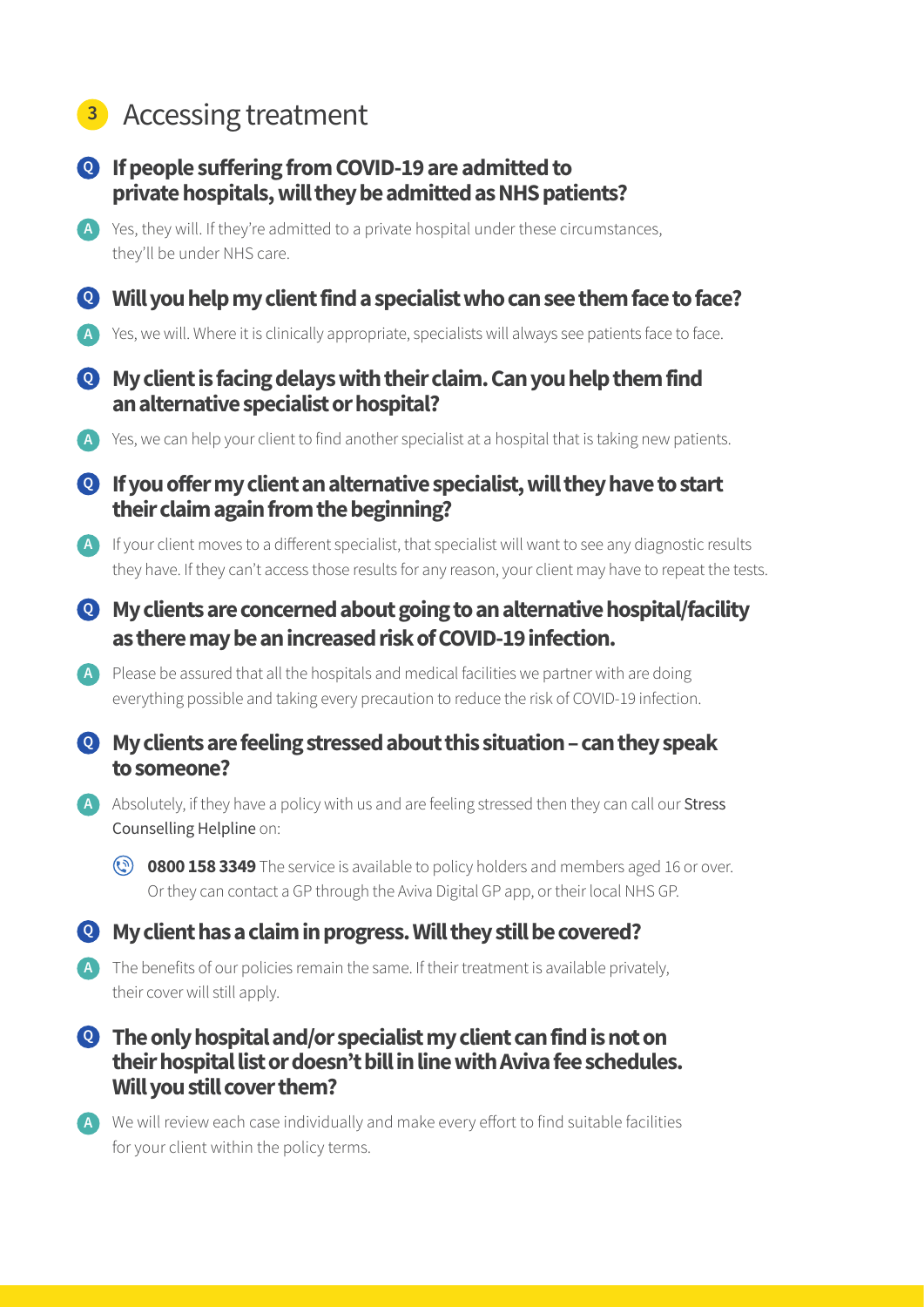### **Will you pay for a private ambulance to move my client Q between facilities?**

We offer a private ambulance between hospitals as a benefit on most policies **A** where it is medically necessary.

### **What are private medical insurance waiting times like Q now compared to the NHS? Is it still worth having PMI?**

The waiting times for most private facilities and treatments are now back to normal. **A**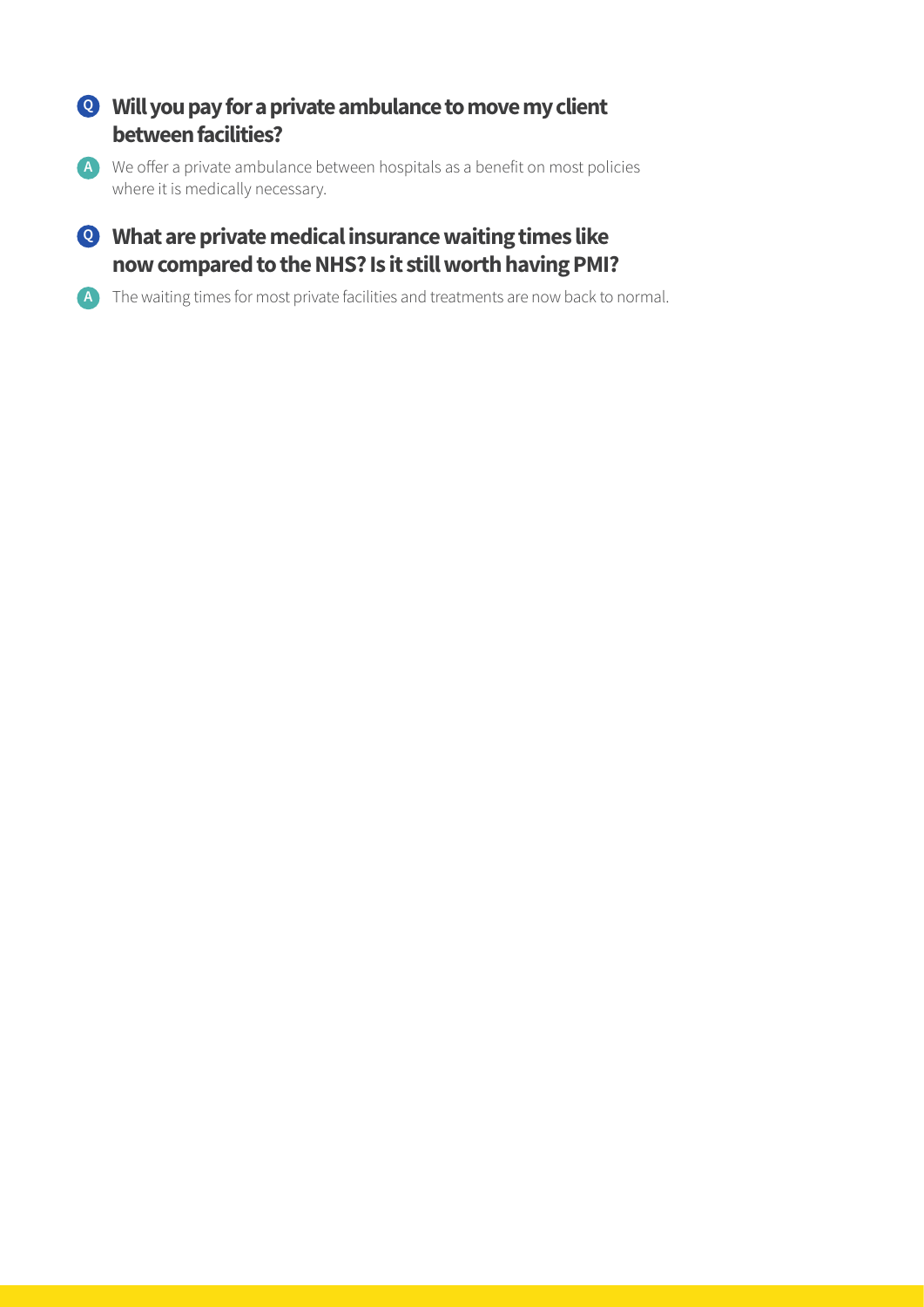# **<sup>4</sup>** Premiums and payments



If their policy is one that auto-renews, we will renew it on the due date, but if you want to cancel it, **A** please get in touch and we'll do that for you.

#### **What would happen if my client's employer cancels their private health Q insurance? Is there any way to keep their cover?**

A Yes, they can continue cover by switching to an individual policy and arranging to pay their premiums as an individual. However, the terms, conditions and levels of cover may be different to the ones they had through their group cover. They can discuss this further by contacting our Customer Management Team on:

#### **(c) 0800 051 1530** Lines are open 8.30 am to 6.00 pm, Monday to Friday.

We may monitor and/or record calls to and from Aviva. They need to make sure they do this within 45 days of their employer's cancellation to keep their current underwriting.

#### **I've found out that my client is being made redundant. Can they Q continue their private medical insurance policy as an individual?**

A Yes, they can continue cover by switching to an individual policy and arranging to pay their premiums as an individual. However, the terms, conditions and levels of cover may be different to the ones they had through their group cover. They can discuss this further by contacting our Customer Management Team on:

#### **(c) 0800 051 1530** Lines are open 8.30 am to 6.00 pm, Monday to Friday.

We may monitor and/or record calls to and from Aviva. They need to make sure they do this within 45 days of their employer's cancellation to keep their current underwriting.

#### **Can my client still go ahead with delayed treatment that was Q previously authorised if they have now been made redundant?**

A If your client is no longer covered by the group policy, we will no longer be able to offer the benefit that covers their treatment. However, your client may have a continuation option to allow them to continue cover through an individual policy.

# **<sup>5</sup>** How to get further help

#### If you still have questions after reading these FAQs, please speak with your usual Aviva contact.

 It's worth checking if we've updated this document since you last downloaded it. We're revising it frequently as the situation progresses, so please click the link again to see if we've added an answer to the question you have.